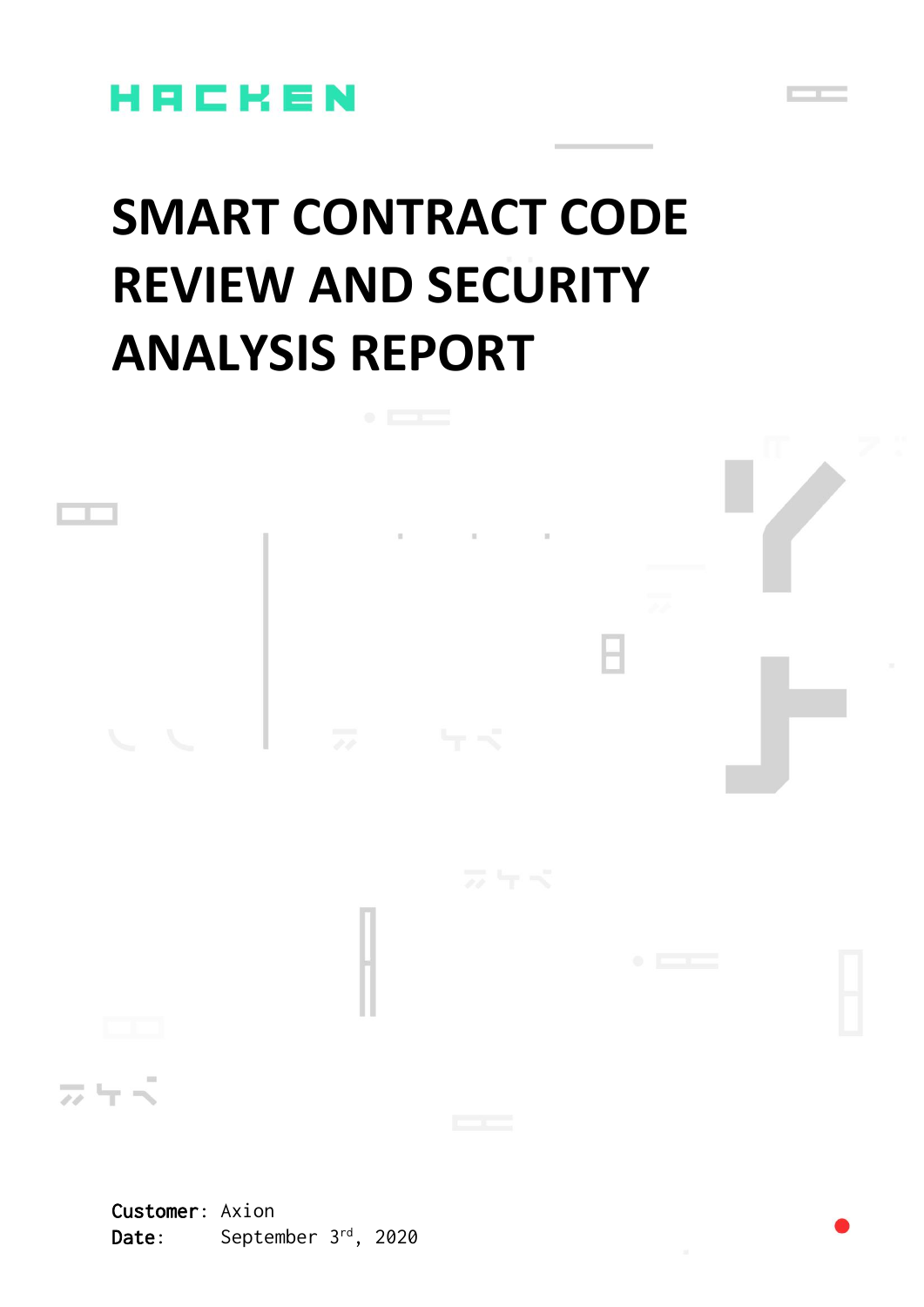

This document may contain confidential information about IT systems and the intellectual property of the Customer as well as information about potential vulnerabilities and methods of their exploitation.

The report containing confidential information can be used internally by the Customer, or it can be disclosed publicly after all vulnerabilities fixed - upon a decision of the Customer.

## **Document**

| <b>Name</b>      | Smart Contract Code Review and Security Analysis Report for Axion                      |  |
|------------------|----------------------------------------------------------------------------------------|--|
| <b>Type</b>      | Token, auction, tokenswap, staking                                                     |  |
| Platform         | Ethereum / Solidity                                                                    |  |
| <b>Methods</b>   | Architecture Review, Functional Testing, Computer-Aided<br>Verification, Manual Review |  |
| Repository       | https://github.com/Rock-n-Block/axion-contracts                                        |  |
| Commit           | 87afb419b029ea4b58508fd59a4f6163f94c61da                                               |  |
| Timeline         | AUGUST 31, 2020 - SEPTEMBER 03, 2020                                                   |  |
| <b>Changelog</b> | 03RD SEP 2020 - Initial Audit                                                          |  |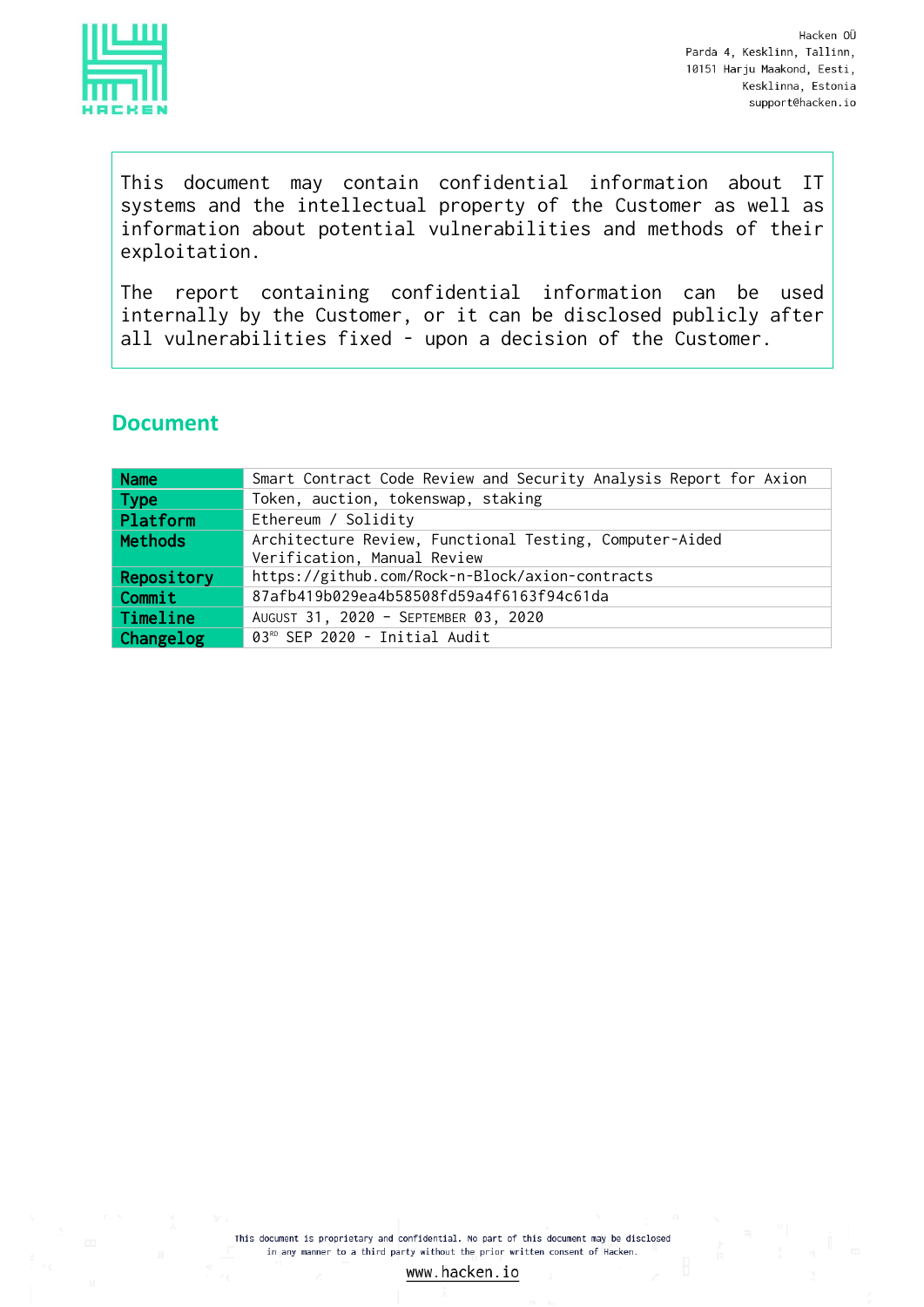

# <span id="page-2-0"></span>Table of contents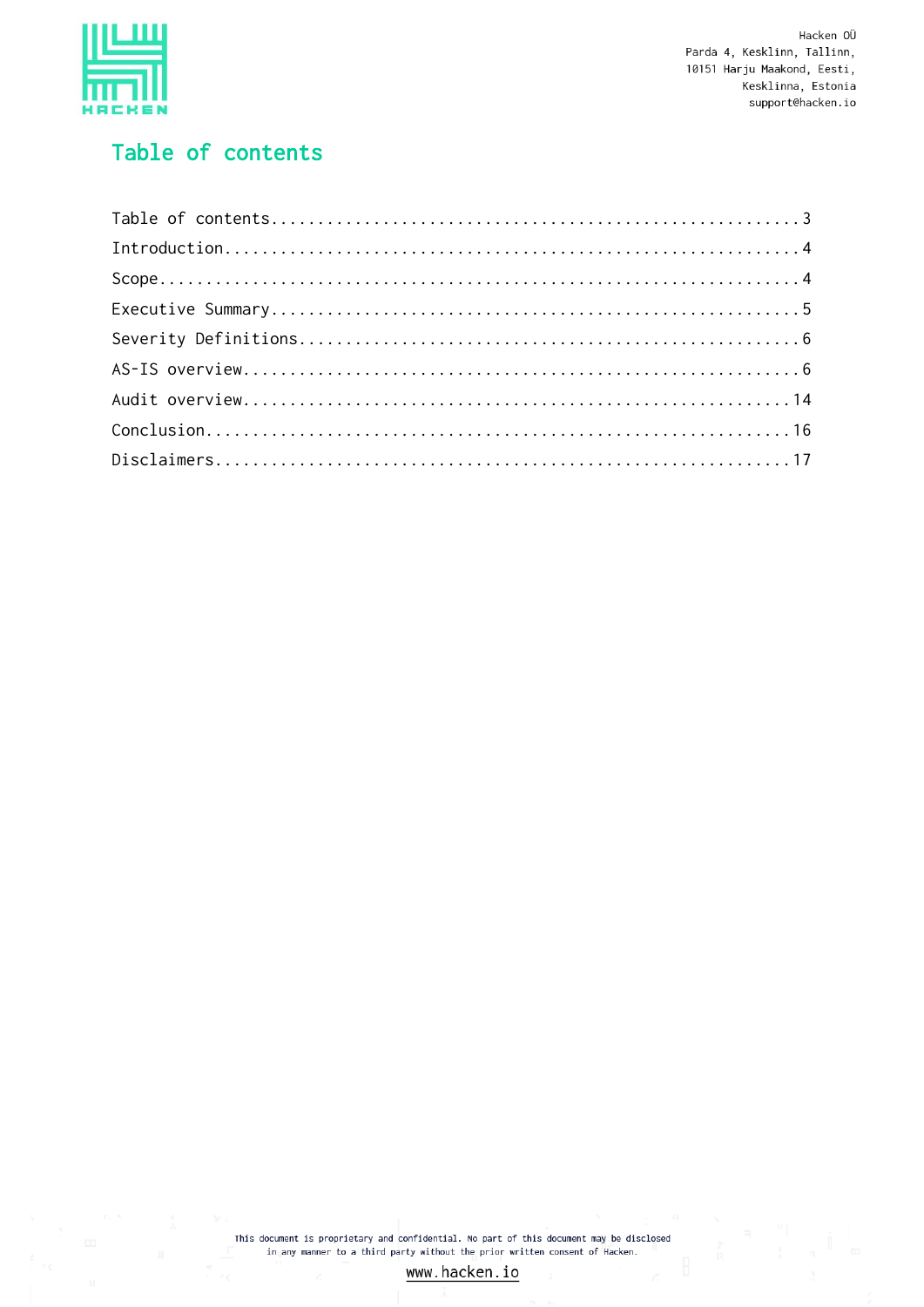

# <span id="page-3-0"></span>Introduction

Hacken OÜ (Consultant) was contracted by Axion (Customer) to conduct a Smart Contract Code Review and Security Analysis. This report presents the findings of the security assessment of Customer`s smart contract and its code review conducted between August 31st, 2020 – September 03 rd, 2020.

# <span id="page-3-1"></span>Scope

The scope of the project is smart contracts in the repository: Audit Repository https://github.com/Rock-n-Block/axion-contracts

Commit 87afb419b029ea4b58508fd59a4f6163f94c61da

We have scanned this smart contract for commonly known and more specific vulnerabilities. Here are some of the commonly known vulnerabilities that are considered:

| Category          | <b>Check Item</b>           |                                     |
|-------------------|-----------------------------|-------------------------------------|
| Code review       | $\blacksquare$              | Reentrancy                          |
|                   | $\mathcal{L}_{\mathcal{A}}$ | Ownership Takeover                  |
|                   |                             | <b>Timestamp Dependence</b>         |
|                   | <b>Contract</b>             | Gas Limit and Loops                 |
|                   | $\mathbf{r}$                | DoS with (Unexpected) Throw         |
|                   |                             | DoS with Block Gas Limit            |
|                   | $\mathcal{L}_{\mathcal{A}}$ | Transaction-Ordering Dependence     |
|                   | <b>Contract</b>             | Style guide violation               |
|                   |                             | ■ Costly Loop                       |
|                   |                             | ERC20 API violation                 |
|                   | $\blacksquare$              | Unchecked external call             |
|                   |                             | Unchecked math                      |
|                   |                             | Unsafe type inference               |
|                   | $\mathbf{r}$                | Implicit visibility level           |
|                   | <b>CONTRACTOR</b>           | Data Consistency                    |
|                   | $\mathcal{L}_{\mathcal{A}}$ | Deployment Consistency              |
|                   | <b>Contract</b>             | Repository Consistency              |
| Functional review | $\mathcal{L}_{\mathcal{A}}$ | Business Logics Review              |
|                   | $\mathcal{L}_{\mathcal{A}}$ | Functionality Checks                |
|                   | $\mathbf{r}$                | Access Control & Authorization      |
|                   | m.                          | Escrow manipulation                 |
|                   | $\blacksquare$              | Token Supply manipulation           |
|                   |                             | User Balances manipulation          |
|                   | $\mathcal{L}_{\mathcal{A}}$ | Data Consistency manipulation       |
|                   | $\mathcal{L}_{\mathcal{A}}$ | Kill-Switch Mechanism               |
|                   | $\blacksquare$              | Operation Trails & Event Generation |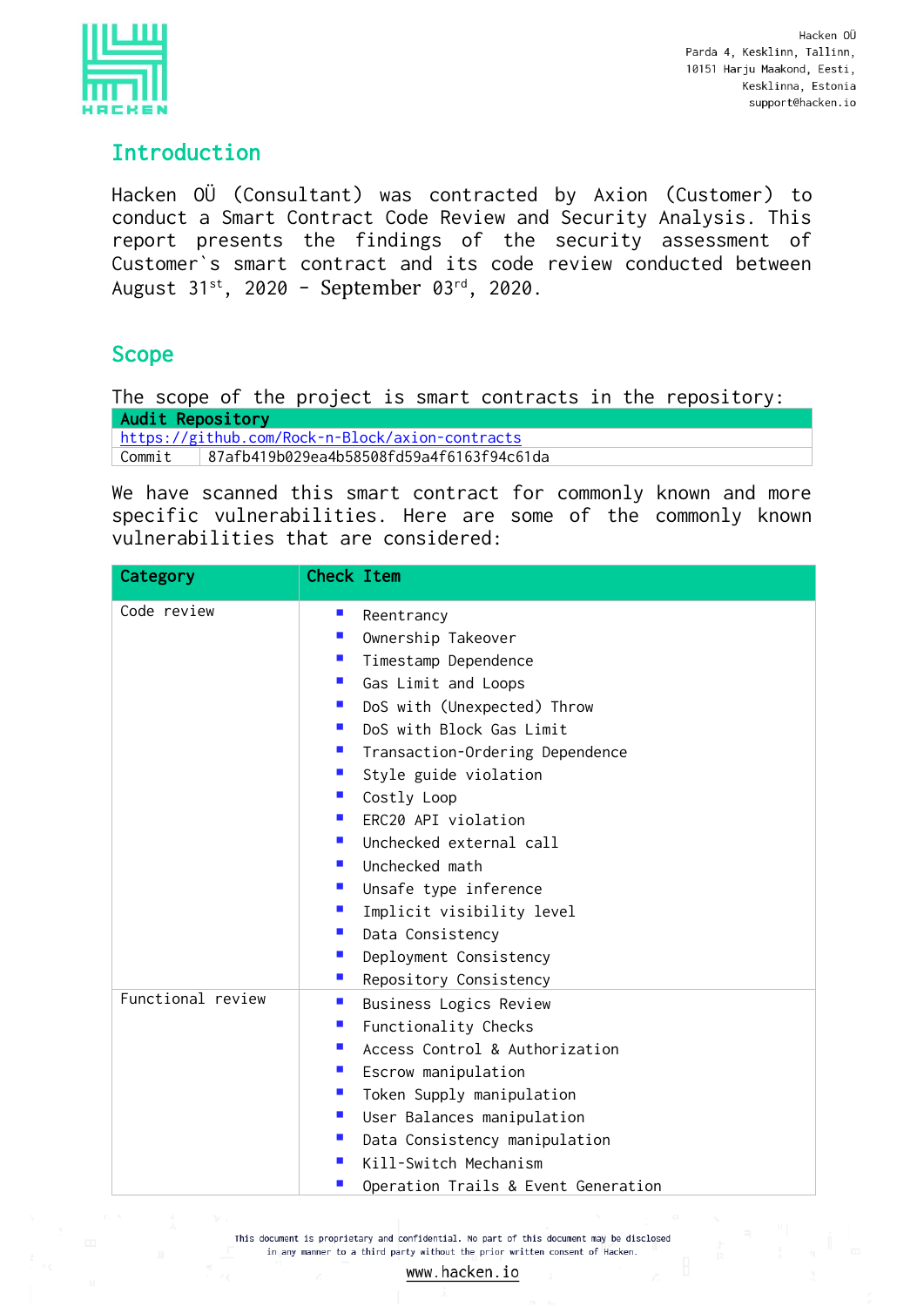

# <span id="page-4-0"></span>Executive Summary

According to the assessment, Customer`s smart contracts have high and medium vulnerabilities that should be fixed.

| <b>Insecure</b> | Poor secured                                                     | <b>Secured</b> | Well-secured |
|-----------------|------------------------------------------------------------------|----------------|--------------|
|                 |                                                                  | You are here   |              |
|                 | Our team performed an analysis of code functionality, manual     |                |              |
|                 | audit, and automated checks with Mythril and Slither. All issues |                |              |
|                 | found during automated analysis were manually reviewed, and      |                |              |
|                 | important vulnerabilities are presented in the Audit overview    |                |              |

section. A general overview is presented in AS-IS section, and all found issues can be found in the Audit overview section.

During the audit, we found 3 high, 6 medium, and 6 low severity issues and a bunch of code style issues.

Graph 1. The distribution of vulnerabilities.

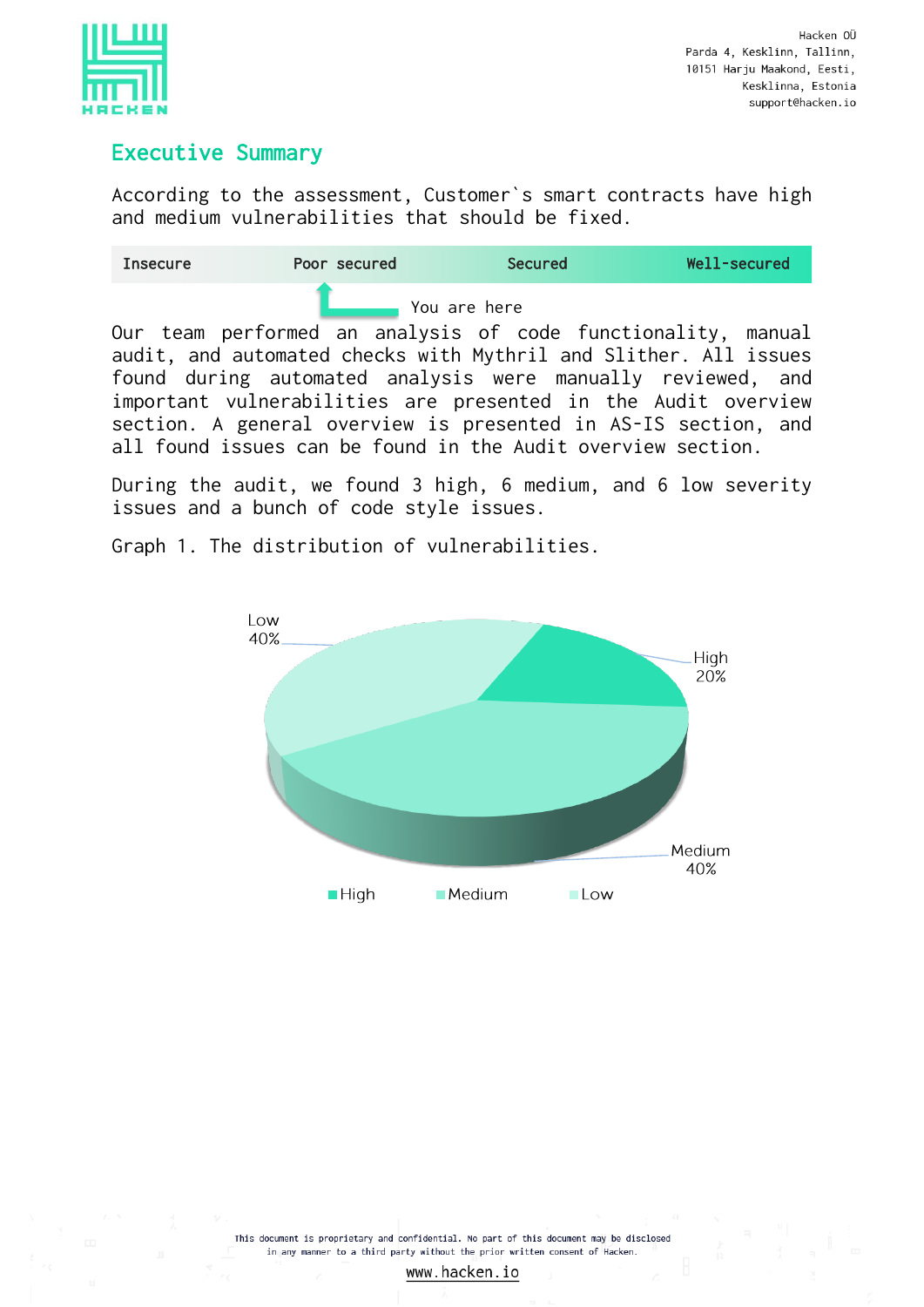

# <span id="page-5-0"></span>Severity Definitions

| <b>Risk Level</b>                         | Description                                                                                                                                                                      |
|-------------------------------------------|----------------------------------------------------------------------------------------------------------------------------------------------------------------------------------|
| High                                      | Critical vulnerabilities are usually straightforward to<br>exploit and can lead to assets loss or data<br>manipulations.                                                         |
| Medium                                    | High-level vulnerabilities are difficult to exploit;<br>however, they also have a significant impact on smart<br>contract execution, e.g., public access to crucial<br>functions |
| Low                                       | Medium-level vulnerabilities are important to fix;<br>however, they can't lead to assets loss or data<br>manipulations.                                                          |
| Informational                             | Low-level vulnerabilities are mostly related to<br>outdated, unused, etc. code snippets, that can't have<br>a significant impact on execution                                    |
| Lowest / Code<br>Style / Best<br>Practice | Lowest-level vulnerabilities, code style violations,<br>and info statements can't affect smart contract<br>execution and can be ignored.                                         |

# <span id="page-5-1"></span>AS-IS overview

#### Token.sol

Token imports ERC20.sol, AccessControl.sol, SafeMath.sol from OpenZeppelin, and IToken.sol from the project.

Token inherits IToken, ERC20, and AccessControl.

Token is a basic ERC20 token with the possibility to swap from another address. Swap is allowed only from a single address with a setter role. If the swap is finished, there will be 6 addresses with the possibility to mint any sum of tokens.

Contract Token has 5 fields and constants:

- bytes32 private constant MINTER\_ROLE = keccak256("MINTER\_ROLE");
- bytes32 private constant SETTER\_ROLE = keccak256("SETTER\_ROLE");
- *address private swapToken* stores an address of a token that will be swapped.
- *bool private swapIsOver* indicates whether swap is finished or no.
- mapping(address => uint256) private swapTokenBalanceOf stores swap balances of specified addresses.

Contract Token has 2 modifiers: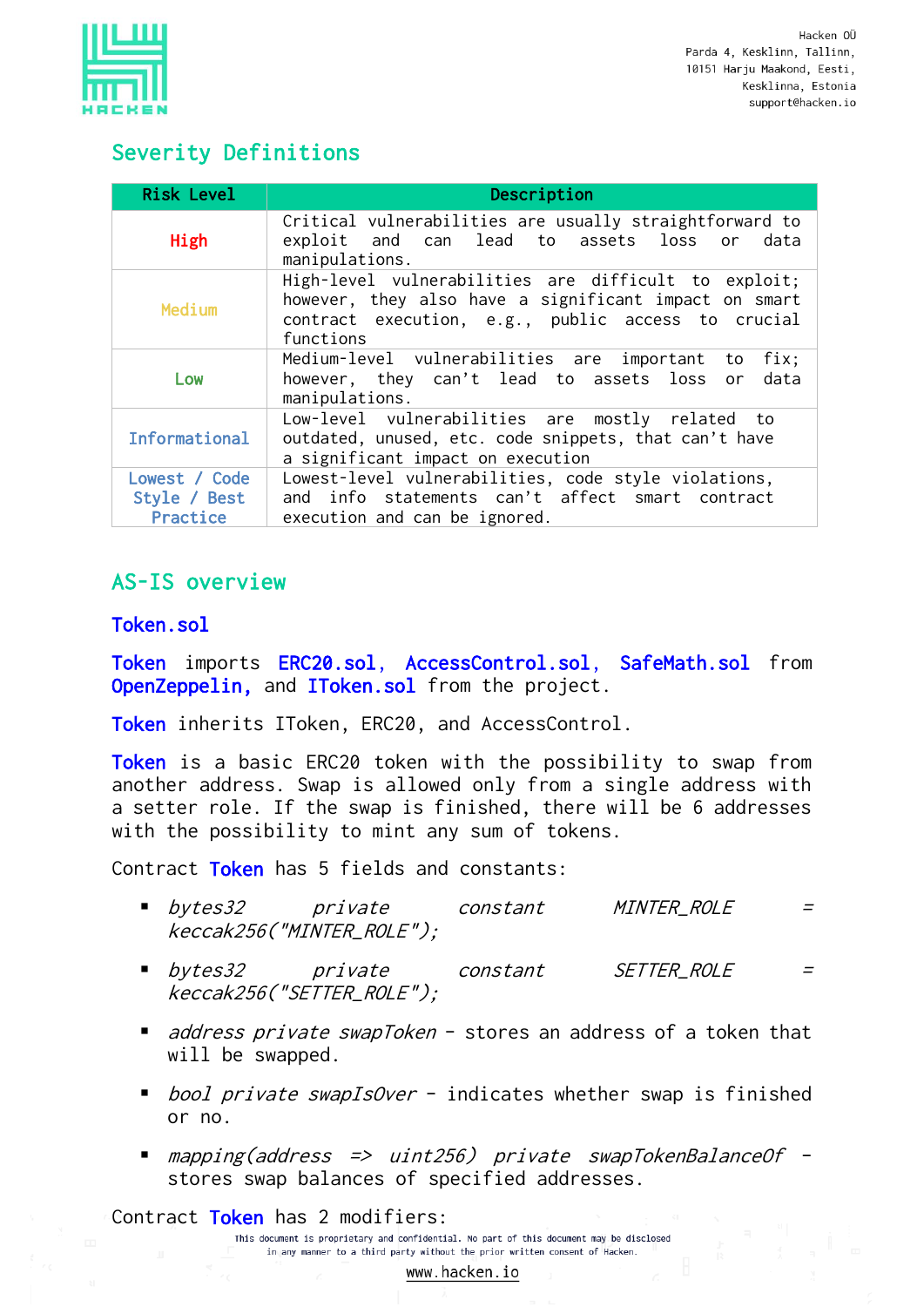

- *onlyMinter*() checks if the function caller has a minter role.
- *onlySetter*()- checks if the function caller has a setter role.

Contract Token has 12 functions:

- constructor sets token name, symbols, address of a token to swap from and an address with the setter role.
- $\blacksquare$  *init* an external function that can only be called by the setter. Used to specify a list of addresses with the minter role and to finish swap process.
- getMinterRole an external pure function that returns a value used as a key for the minter role.
- *getSetterRole* an external pure function that returns a value used as a key for the setter role.
- getSwapTOken an external pure function that returns the swap token address.
- *getSwapTokenBalanceOf* an external view function used to get balance of swap tokens of a specified address.
- *initDeposit* an external function that can only be called by the setter. Used to deposit tokens for swap and to increase swapTokenBalance of a caller.
- *initWithdraw* an external function that can only be called by the setter. Used to withdraw swap tokens and to decrease swapTokenBalance of a caller.
- *initSwap* an external function that can only be called by the setter. Used to swap all tokens of a caller. As a result, the caller will receive new tokens in 1 to 1 proportion with swap tokens.
- *mint* an external function that can only be called by the minter. Used to mint tokens.
- *burn* an external function that can only be called by the minter. Used to mint tokens.
- $e$  getNow an external view function used to fetch the current timestamp.

## Auction.sol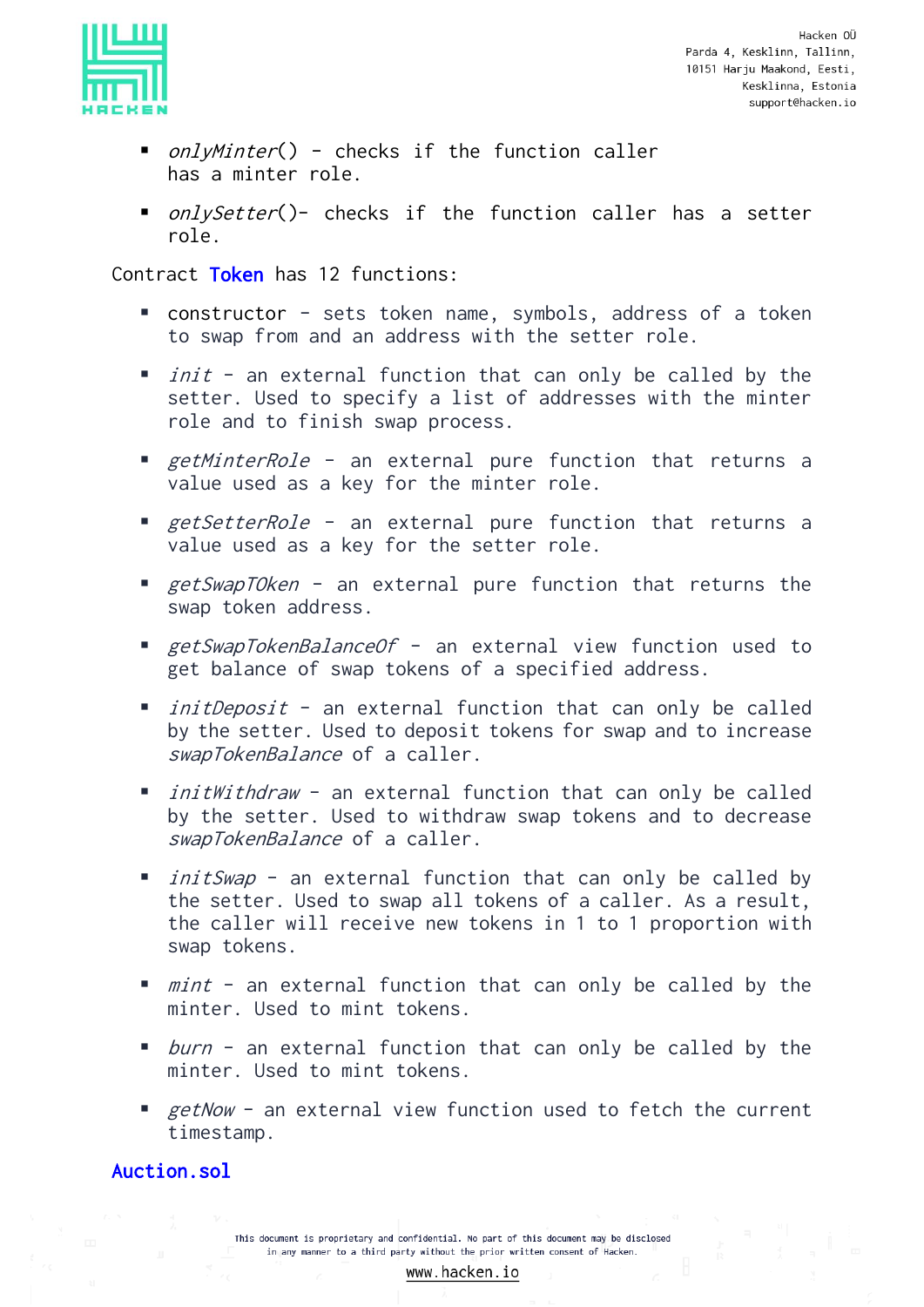

Auction imports IERC20.sol, AccessControl.sol, SafeMath.sol from OpenZeppelin and IToken.sol, IUniswapV2Router02.sol, IAuction.sol from the project.

Auction inherits *IAuction* and *AccessControl*.

Auction is a contract that allows one to make a bet in ETH and to withdraw this bet in Tokens. In a case when a ref provided during the bet, referral bonuses are received by both sides. The contract works as an exchange with max exchange rate obtained from the uniswap.

Contract Auction has 15 fields and constants:

- bytes32 public constant MANAGER\_ROLE = keccak256("MANAGER\_ROLE");
- bytes32 public constant CALLER\_ROLE = keccak256("CALLER\_ROLE");
- mapping(uint256 => AuctionReserves) public reservesOf stores reserve sum of Auctions.
- *mapping(address => uint256[]) public auctionsOf* stores auction id's where an address owner participated at.
- mapping(uint256 => mapping(address => UserBet)) public auctionBetOf - stores auction bets of an address owner.
- mapping(uint256 => mapping(address => bool)) public existAuctionsOf - identifies whether an address participated in an auction or no.
- *uint256 public start* the contract deploy timestamp.
- *uint256 public currentAuctionId -* a current auction id.
- $uint256$  public stepTimestamp delay between auction steps.
- *uint256 public uniswapPercent* bonus for swapping with uniswap.
- *address public mainToken* token contract address.
- *address public staking -* staking contract address. This address is used to send tokens from uniswap
- *address payable public uniswap -* uniswap contract address.
- *address payable public recipient* address of the wallet where ETH is transferred during betting.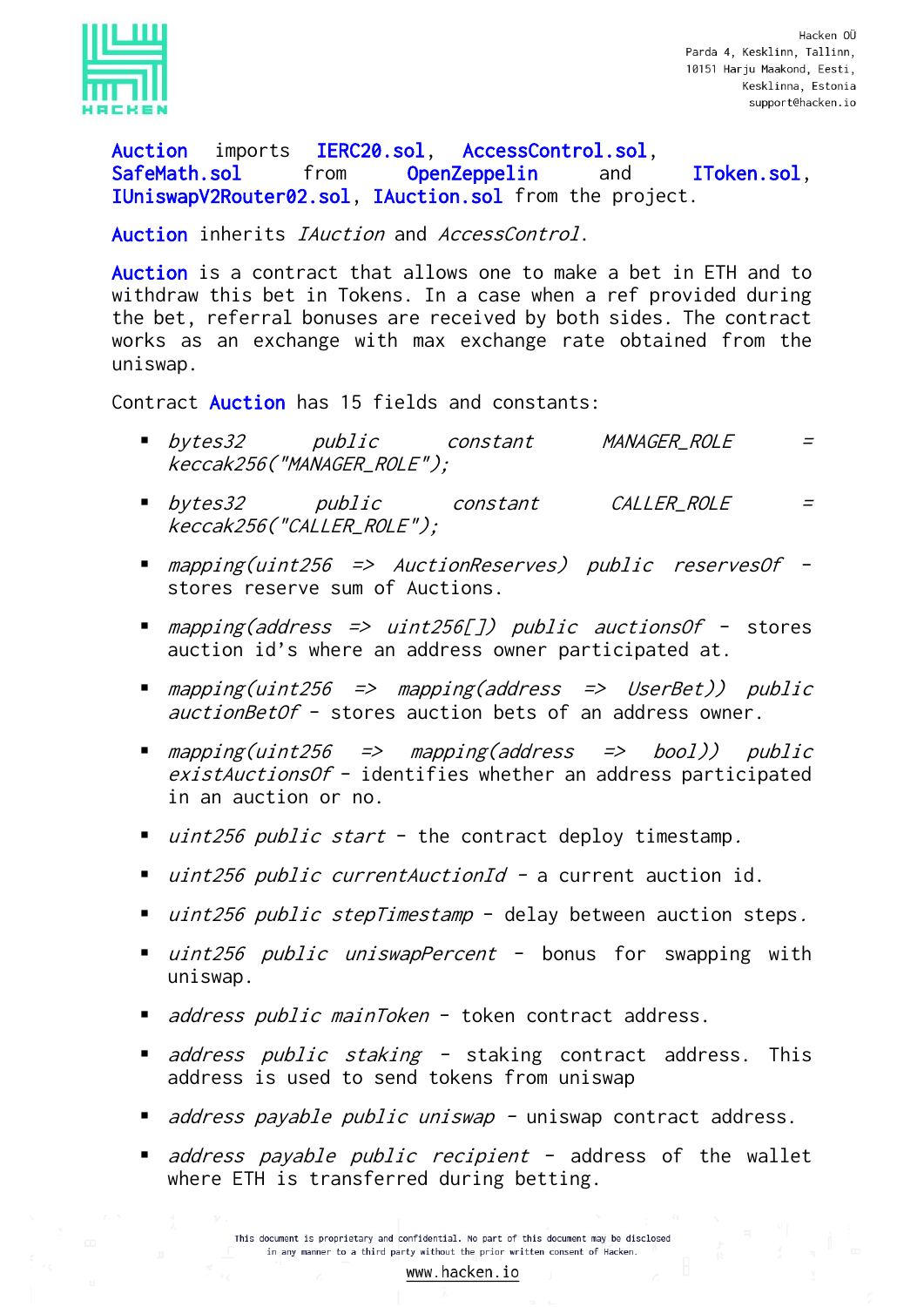

■ *bool public init*\_ - stores init status.

Contract **Auction** has 2 modifiers:

- *onlvCaller*() checks if the function caller has caller role.
- onlyManager()- checks if the function caller has manager role.

Contract **Auction** has 2 data structures:

- *AuctionReserves* used to store reserves of auction step.
- *UserBet* used to store a user bet for an auction step.

Contract Auction has 15 functions:

- *constructor* sets *init*\_ to false.
- *init* an external function used to initialize values of start, stepTimestamp, uniswapPercent, mainToken, staking, uniswap and recipient fields. The function sets MANAGER ROLE to the \_manager address and CALLER\_ROLE to the \_nativeSwap, *\_foreignSwap* and *\_staking* addresses. Can be called only once.
- auctionsOf a public view function used to fetch all auctions where a specified address participated at.
- setUniswapPercent an external function used to set uniswap percent value. Can be executed only from an address with the manager role.
- $\bullet$  bet an external payable function used to make a bet in the latest auction.
- withdraw an external function used to withdraw tokens after an auction step end.
- callIncomeDailyTokensTrigger an external function used to set a reserve tokens sum of a current auction. Can be executed only from an address with the caller role.
- callIncomeWeeklyTokensTrigger an external function used to set a reserve tokens sum of a weekly auction. Can be executed only from an address with the caller role.
- calculateNearestWeeklyAuction a public view function used to calculate a weekly auction step.
- *calculateStepsFromStart* a public view function used to calculate a current auction step.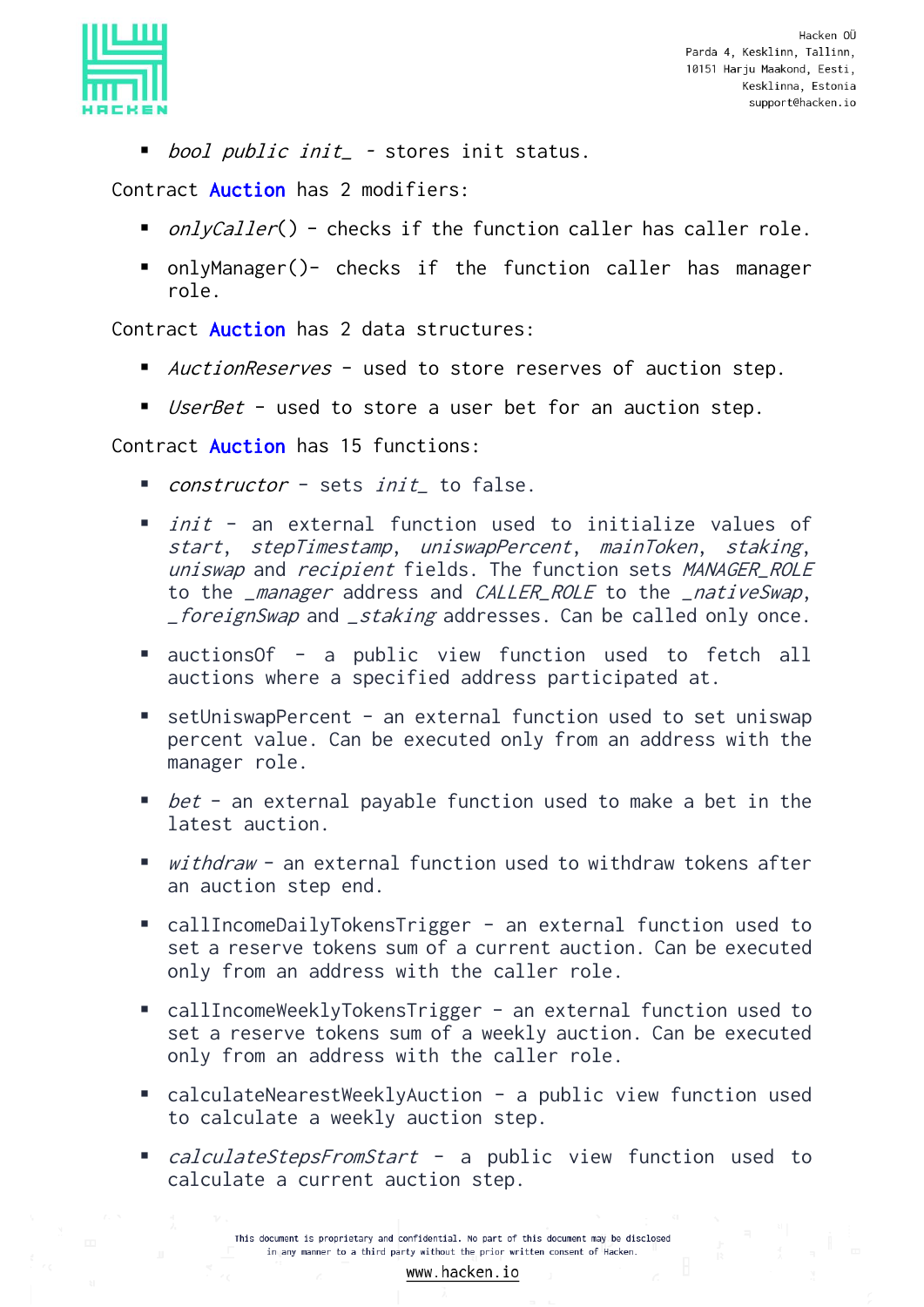

- *\_changePayoutWithUniswap* an internal view function used to calculate payout sum. In a case when the payout sum is greater than a value received from the uniswap, uniswap value will be returned as a result.
- *\_calculatePayout* an internal function used to calculate a payout for a specified auction and sum.
- calculateRecipientAndUniswapAmountsToSend a private function used to calculate sums of ETH that goes to the recipient and uniswap addresses during the betting process. The *recipient* receives 20% the sum, the *uniswap* receives 80% of the sum.
- *\_calculateRefAndUserAmountsToMint* a private pure function used to calculate referral bonuses during the withdrawal process. A referrer receives 10% of extra tokens, and a user receives 20% of extra tokens.
- \_swapEth a private function used to send ETH to the uniswap wallet during betting.

#### NativeSwap.sol

NativeSwap imports IERC20.sol, SafeMath.sol from OpenZeppelin and IToken.sol, IAuction.sol from the project.

NativeSwap is a contract that allows swapping tokens. The sum of the main token depends on steps passed from the contract deploys date.

Contract **NativeSwap** has 7 fields and constants:

- *uint256 private start* the contract deploy timestamp.
- *uint256 private stepTimestamp* delay between auction steps.
- address private swapToken an address of a token to swap from.
- address private mainToken an address of the main token.
- address private dailyAuction an address of the Auction contract.
- *bool public init\_* stores init status.
- mapping(address => uint256) private swapTokenBalanceOf stores balances of swap token of specified address.

Contract **NativeSwap** has 13 functions: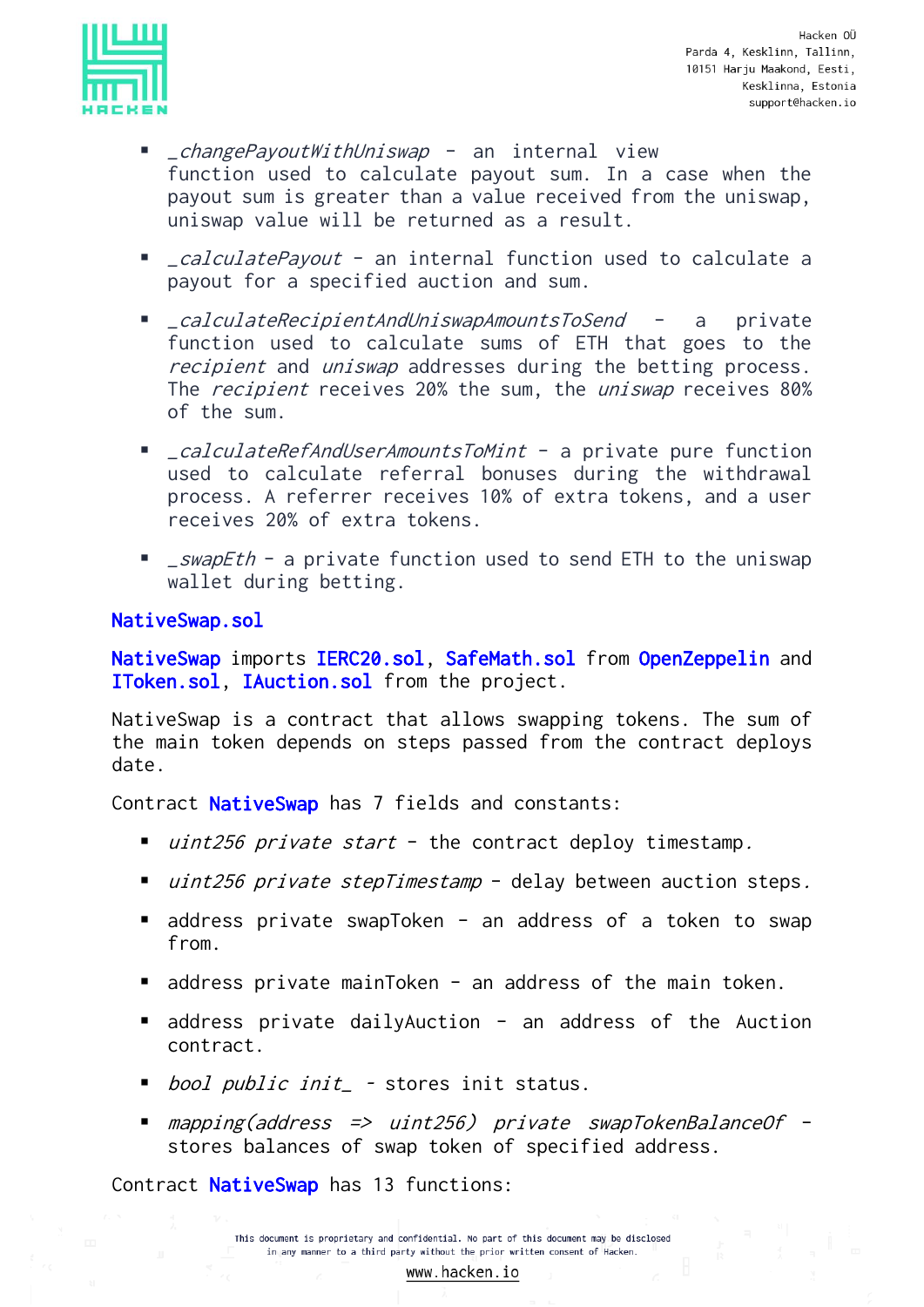

- $constructor$  sets  $init$  to false.
- *init* an external function used to set values of stepTimestamp, swapToken, mainToken, dailyAuction and start fields. Can be executed only once.
- getStart an external view function used to fetch the contract init timestamp.
- getStepTimestamp an external view function used to fetch the *stepTimestamp* value.
- *getSwapToken* an external view function used to fetch the swap token address.
- getMainToken an external view function used to fetch the main token address.
- *getDailyAuction* an external view function used to fetch the auction address.
- getSwapTokenBalanceOf an external view function used to fetch balance of the swap token of a specified address.
- *deposit* an external function used to deposit swap tokens. Should be called only if an allowance is set on the swap token contract.
- withdraw an external function used to withdraw swap tokens.
- *swapNativeToken* an external function used to swap tokens of a function caller.
- *readSwapNativeToken* an external view function used to calculate swap sum.
- *\_calculateDeltaPenalty* an internal view function used to calculate swap penalty.

#### Staking.sol

Staking imports IERC20.sol, AccessControl.sol, SafeMath.sol from OpenZeppelin and IToken.sol, IStaking.sol, IAuction.sol, ISubBalances.sol from the project.

Staking inherits IStaking and AccessControl.

Staking is a contract used to stake tokens. Staking rates are calculating depending on the time passed after a stake start.

Contract Staking has 15 fields and constants:

■ *uint256 private \_sessionsIds* - total number of stakes. This document is proprietary and confidential. No part of this document may be disclosed in any manner to a third party without the prior written consent of Hacken.

www.hacken.io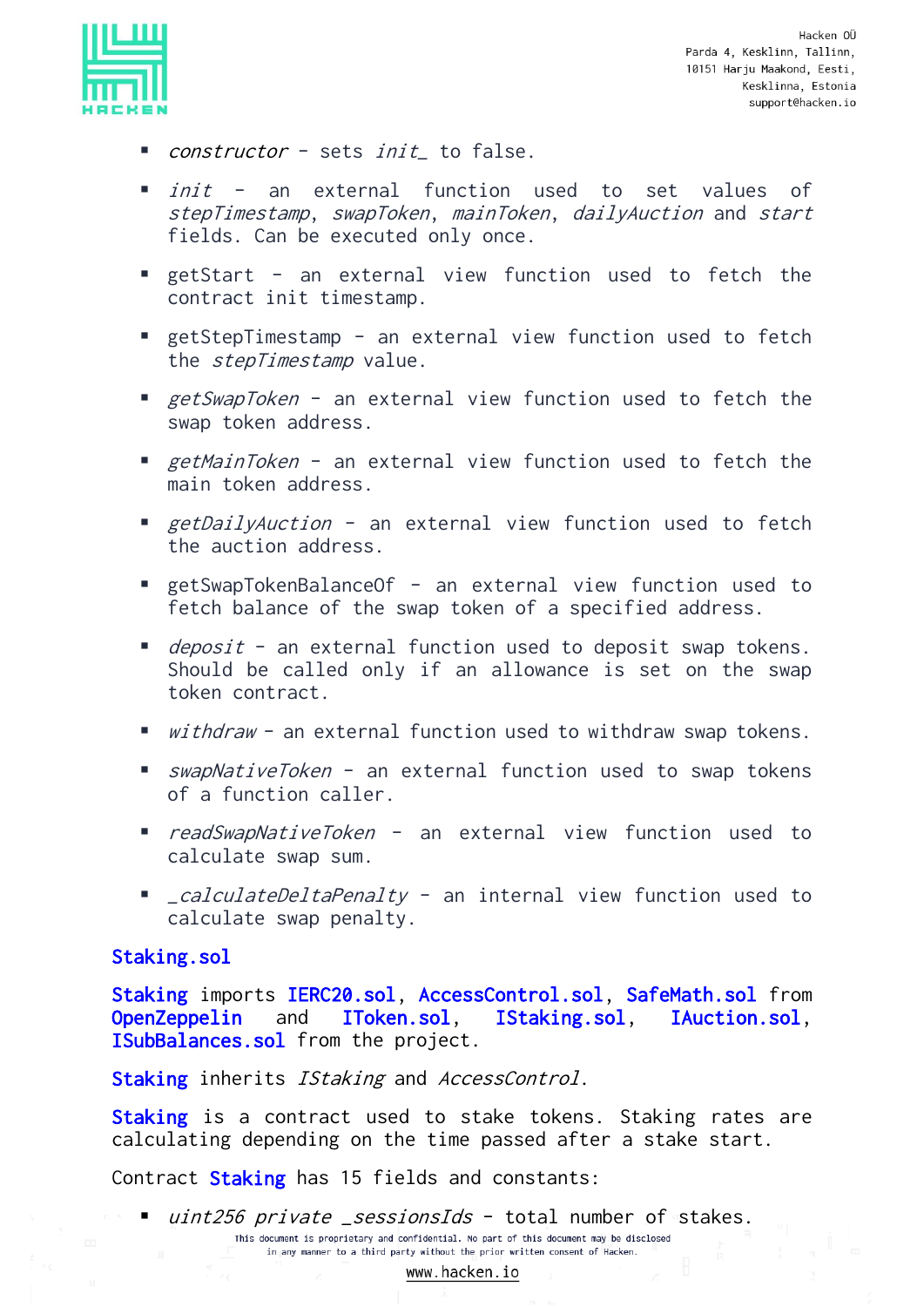

- bytes32 public constant EXTERNAL\_STAKER\_ROLE = keccak256("EXTERNAL\_STAKER\_ROLE");
- *address public mainToken* token address.
- *address public auction* auction address.
- *address public subBalances* address of the ISubBalances contract.
- *uint256 public shareRate -* share rate. Used to calculate shares amount.
- *uint256 public sharesTotalSupply* total shares.
- *uint256 public lastMainTokenBalance* snapshot of the token total supply on a time of last payout function call.
- uint256 public nextPayoutCall time when a next payout allowed.
- uint256 public stepTimestamp delay between steps.
- uint256 public startContract contract deploy timestamp.
- *bool public init*\_ stores init status.
- mapping(address => mapping(uint256 => Session)) public sessionDataOf – stakes storage.
- mapping(address => uint256[]) public sessionsOf stakes of specific address.
- Payout[] public payouts list of payouts.

Contract Staking has 2 modifiers:

■ *onlyExternalStaker* () - checks if the function caller has external staker role.

Contract **Staking** has 2 data structures:

- *Payout* used to store payout information.
- *Session* used to store stake information.

Contract Staking has 15 functions:

- *constructor* sets *init*\_ to false.
- *init* an external function used to initialize values of mainToken, auction, subBalances, shareRate, lastMainTokenBalance, stepTimestamp, nextPayoutCall and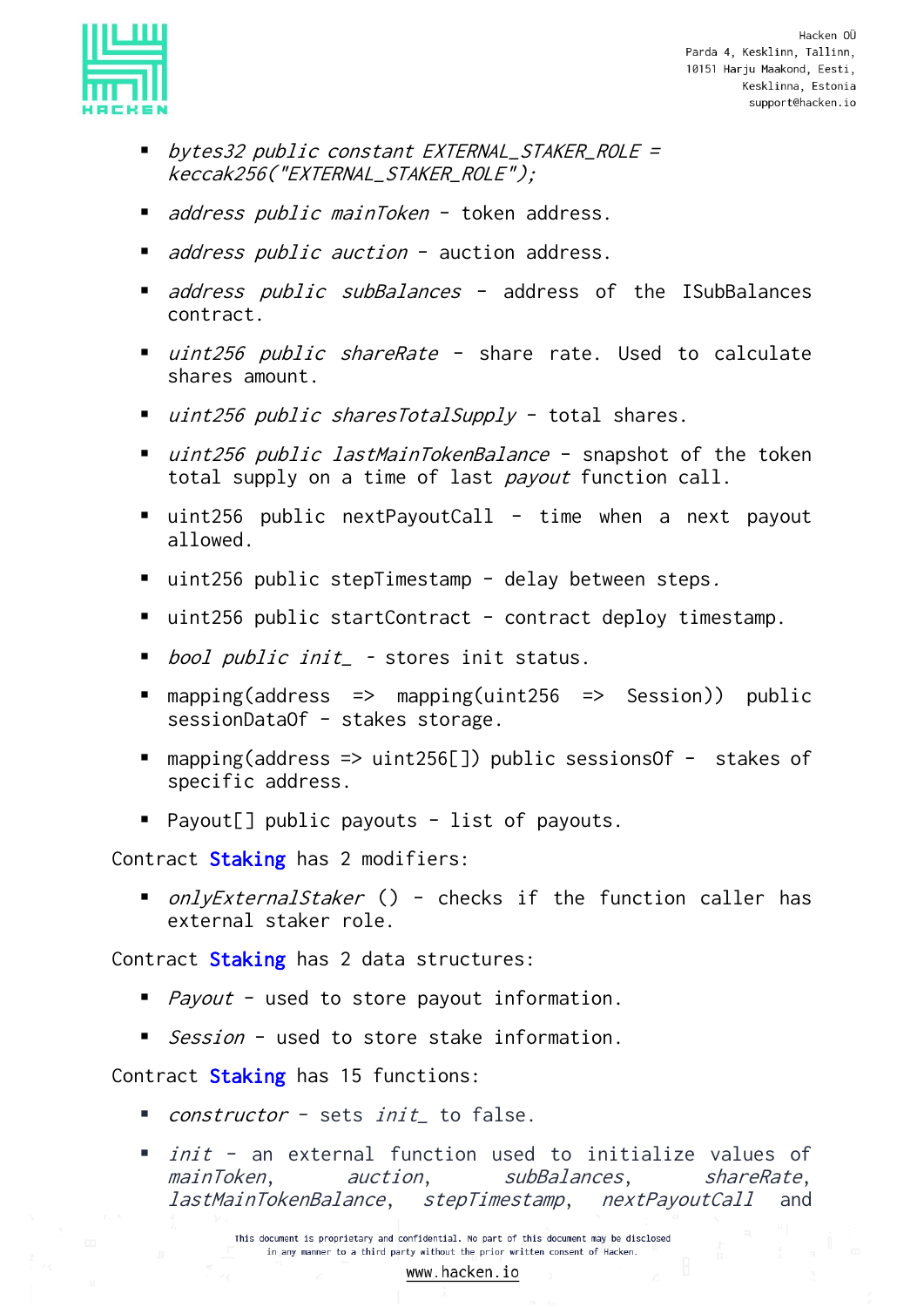

startContract fields. The function sets EXTERNAL\_STAKER\_ROLE to the \_externalStaker address. Can be called only once.

- sessionsOf an external view function used to fetch all stakes of a specified address.
- stake an external function used to stake tokens.
- externalStake an external function used to stake tokens on behalf of a specified address. Can be executed only by an address with the external staker role.
- *unstake* an external function used to finish specified staking of a message sender. There're 4 options:
	- o early finish stake with an early penalty.
	- o in time finish stake with bonus. Applies on a date of the stake end plus 13 days.
	- o late finish stake with a late penalty. Applies between 14 and 713 days after a stake end.
	- o Nothing applies after 713 days of staking end date.
- *readUnstake* an external view function used to calculate an unstake sum of a specified account and staking id.
- *makePayout* an external function used to initiate new payout.
- *readPayout* an external view function used to calculate a payout sum.
- **•** *\_getPayout* an internal function used to process payout. Tokens are minted for the contract address during the payout process.
- **E** \_getStakersSharesAmount an internal view function used to calculate staker shares sum.
- *\_getShareRate* an internal view function used to fetch stake share rate.
- **E** getNow0x an external view function used to fetch a current block timestamp.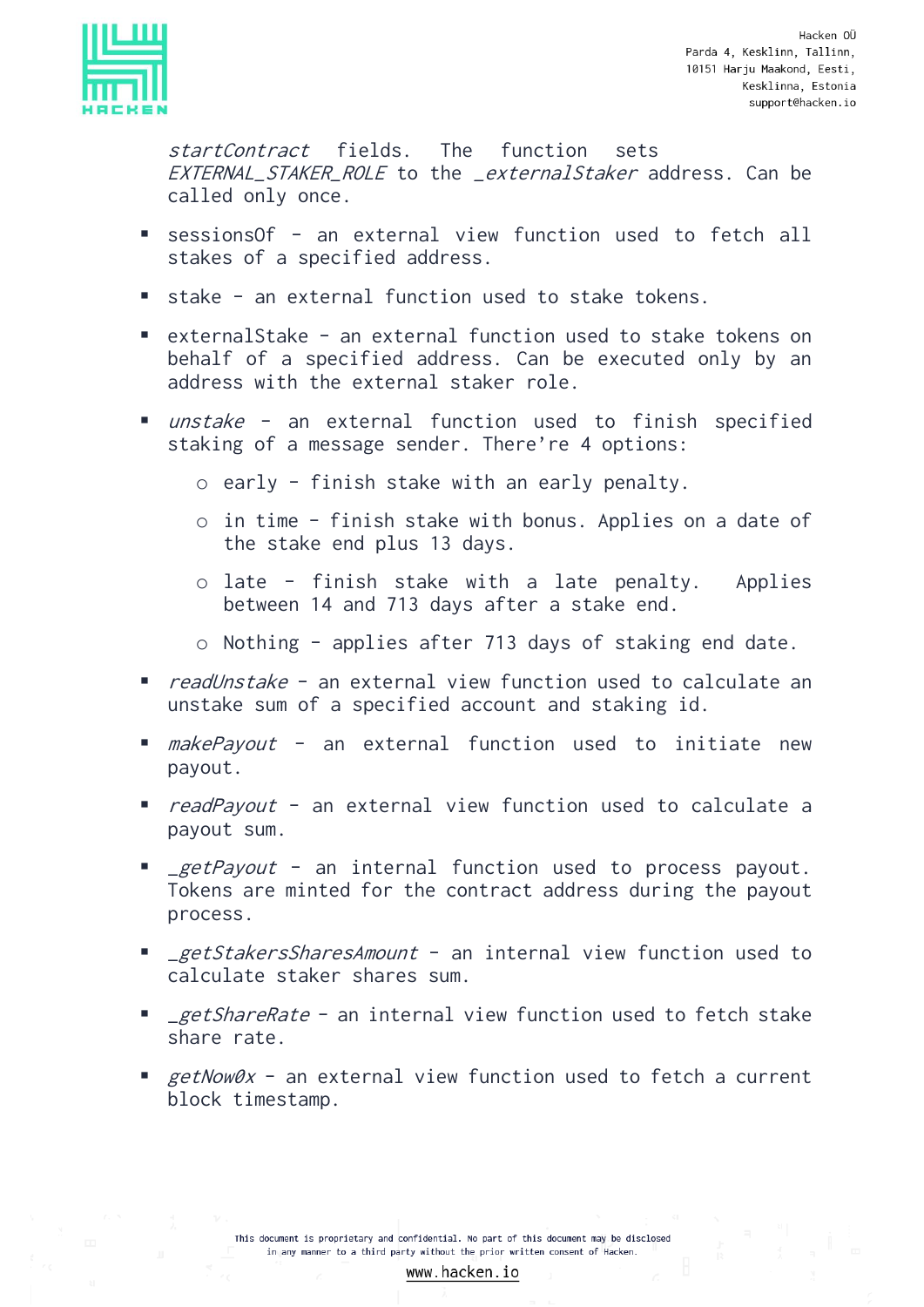

## <span id="page-13-0"></span>Audit overview

## **Critical**

#### **High High**

- 1. To avoid Token total supply manipulation, it's recommended to limit the number of addresses with a minter role. Currently, the init function of the Token contract expects 6 addresses that will have this role, whether the repository have only 3 contracts that requires the minter role.
- 2. The externalStake function of the Staking contract can perform stake for any account without approval. Such behavior can not consider as safe because tokens are burned from the account.
- 3. The unstake function of the Staking contract has reentrancy vulnerability. It's recommended to store *shares* as local variable and set  $sessionDataOf[msg.sender][sessionId]. shares = 0 in the$ beginning of the function.

#### **Medium**

- 1. It's recommended to move a value of the *stepTimestamp* to constant because it's implied that its value should always be equal to 1 day.
- 2. It's recommended to validate a result value of the transferFrom function in the deposit function of the NativeSwap contract.
- 3. The *\_getShareRate* function of the *Staking* contract uses hardcoded value of the token decimals. This value should be fetched from the token contract.
- 4. Functions *unstake* and *readUnstake* of the *Staking* contract are overcomplicated and should be split to separate functions.
- 5. *\_getShareRate* and *\_getStakersSharesAmount* function of the Staking contract has "magic numbers" that should be moved to a named constants.
- 6. The *unstake* function of the *Staking* contract should have if – else statements instead of simple if statements.

**Low**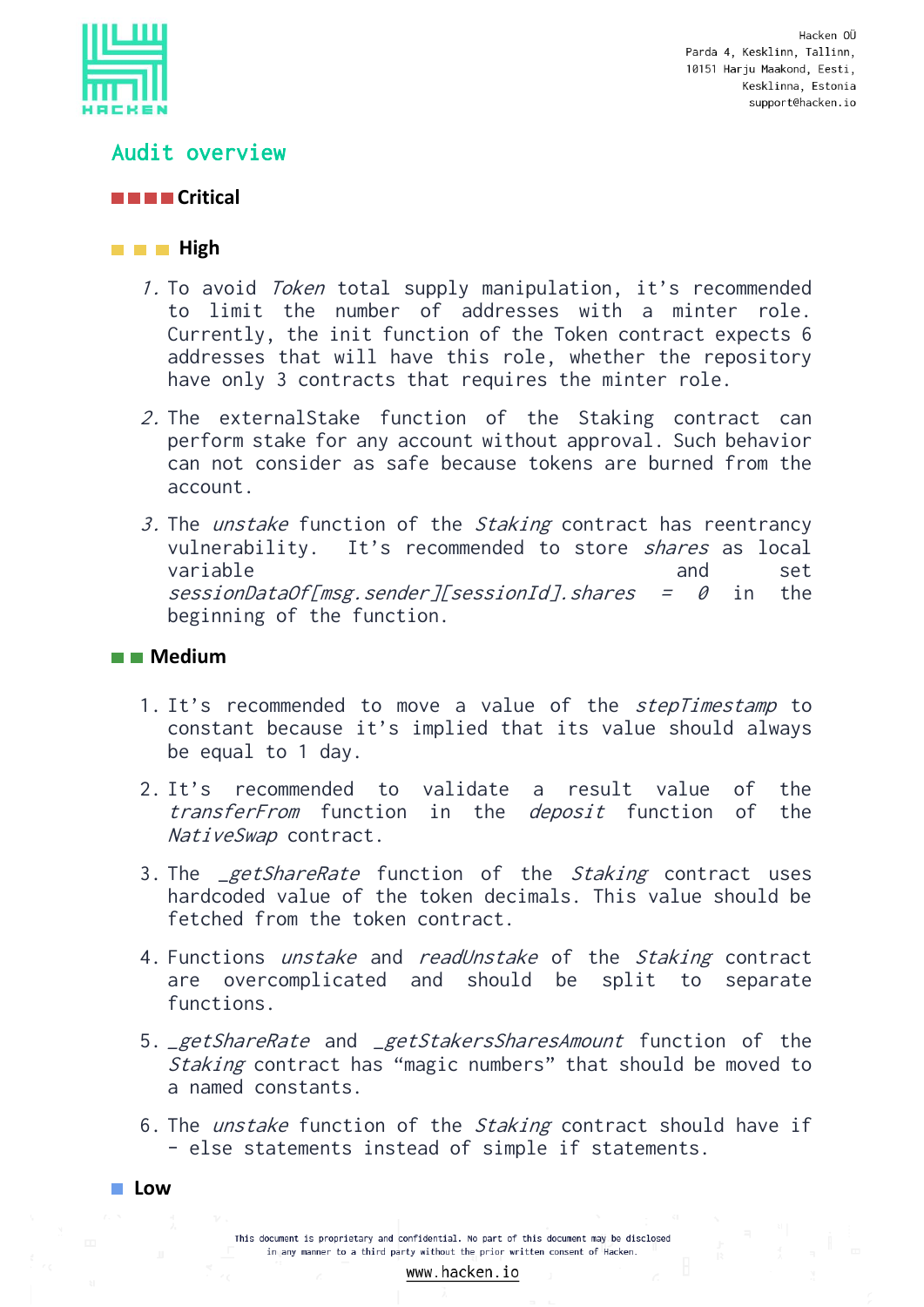

- 1. To avoid extra type casts, field swapToken of the Token contract can be specified as IERC20 instead of address.
- 2. As soon as all swap functions of the Token contract can only be called from the setter address, swap balance can be stored as *uint256* type instead of *mapping* type.
- 3. Validation should be moved out of the cycle in the *init* function of the *Token* contract.
- 4. To decrease code duplication, the swapNativeToken function of the NativeSwap contract should use readSwapNativeToken function to get swap sum.
- 5. The readUnstake function of the Staking contact does not have unconditional return statement. It's recommended to add the default one.
- 6. stake and externalStake functions of the Staking contract have common code that can be moved to separate function to decrease code duplication.

## **Lowest / Code style / Best Practice**

- 1. Function \_daysFromDate, timestampFromDateTime, \_daysToDate and *timestampToDate* have a lot of "magic" numbers that should be moved to named constants.
- 2. Function *getCirculation* does not return any result. updateCirculationValue is more suitable name.
- 3. A lot of other code-style issues can be found by running any static code analyzer specified in the Executive Summary section.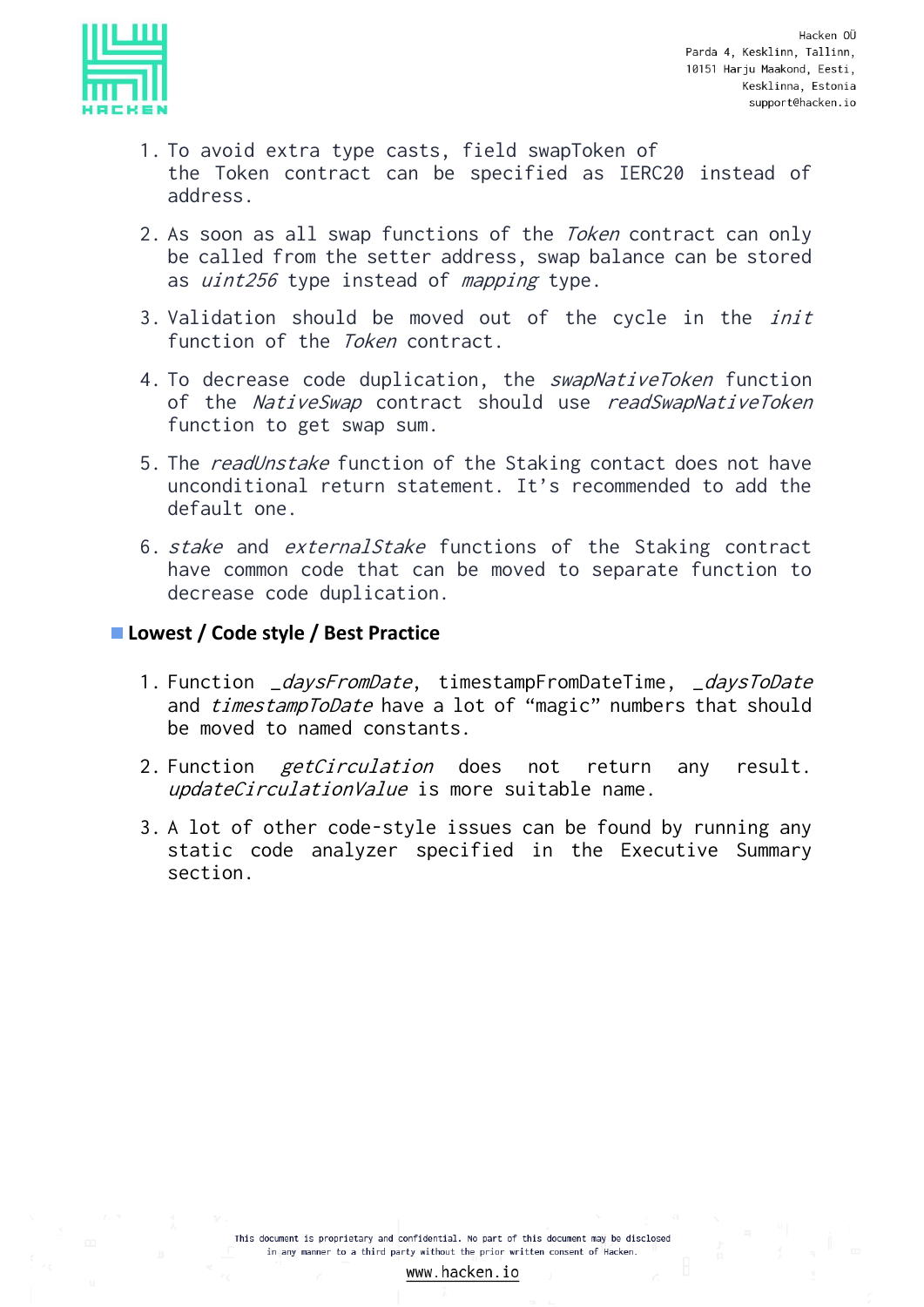

## <span id="page-15-0"></span>Conclusion

Smart contracts within the scope was manually reviewed and analyzed with static analysis tools. For the contract, high level description of functionality was presented in AS-IS overview section of the report.

Audit report contains all found security vulnerabilities and other issues in the reviewed code.

Security engineers found 3 high, 6 medium, and 6 low severity issues during audit. High severity issues can lead to token supply manipulations or to unwilling funds lock. It's recommended to fix all those issues.

| Category          | Check Item                                                |
|-------------------|-----------------------------------------------------------|
| Code review       | Style guide violation<br>Data Consistency                 |
| Functional review | " Token Supply manipulation<br>User Balances manipulation |